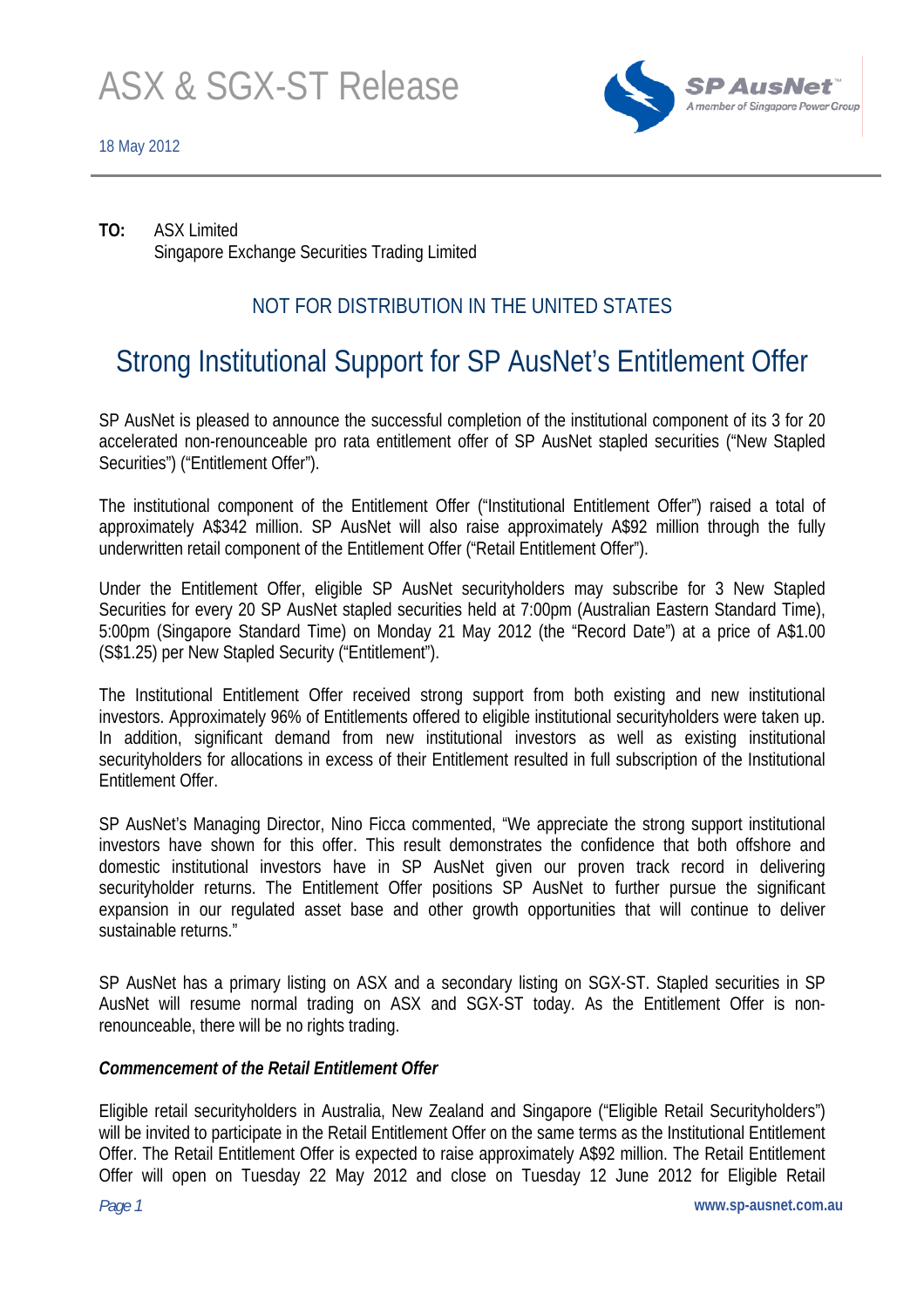Securityholders on both ASX and SGX-ST (see the Entitlement Offer timetable below for further detail, including applicable closing times for the Entitlement Offer). The Retail Entitlement Offer is fully underwritten.

Under the Retail Entitlement Offer, Eligible Retail Securityholders can participate on a pro rata basis by subscribing for 3 new SP AusNet Stapled Securities for every 20 existing SP AusNet stapled securities at the same offer price as the Institutional Entitlement Offer of A\$1.00 per New Stapled Security for eligible retail securityholders in Australia and New Zealand, and S\$1.25 per New Stapled Security for eligible retail securityholders in Singapore.

In order to receive allocations in the early allocation of the Retail Entitlement Offer (currently scheduled to occur on Friday 1 June 2012), Eligible Retail Securityholders must submit a valid application before the applicable early retail close date. For Eligible Retail Securityholders in Australia and New Zealand, a valid BPAY®1 application must be received before 5:00pm Wednesday 30 May 2012. For Eligible Retail Securityholders in Singapore, a valid application form for New Stapled Securities and Additional New Stapled Securities (defined below) ("ARE") and payment made by banker's draft or cashier's order must be received by CDP before 5:00pm on Monday 28 May 2012 (Singapore Standard Time). Securityholders in Singapore who wish to apply for New Stapled Securities by the early Retail Entitlement Offer acceptance closing date should obtain an ARE (in blank form) from the customer service counter of CDP at 4 Shenton Way #02-01 SGX Centre 2 Singapore 068807. The retail offer booklet in relation to the Entitlement Offer ("Retail Offer Booklet") will be mailed to securityholders in Singapore, Australia and New Zealand on 23 May 2012.

Eligible Retail Securityholders can choose to take up their Entitlements in whole, in part, or not at all. Eligible Retail Securityholders can also apply for New Stapled Securities in excess of their Entitlement ("Additional New Stapled Securities"). Please note that if you apply for any Additional New Stapled Securities, there is no quarantee you will be allocated any Additional New Stapled Securities. Any Additional New Stapled Securities will not be issued until the final allotment date for the Retail Entitlement Offer. Under the ASX Listing Rules, directors and associates of SP AusNet are not permitted to apply for Additional New Stapled Securities.

A copy of the Retail Offer Booklet will be despatched to Eligible Retail Securityholders on 23 May 2012 and a link to the Retail Offer Booklet will be made available on SP AusNet's website. Eligible Retail Securityholders will also receive a personalised Entitlement and Acceptance Form (Australia and New Zealand) or ARE (Singapore) with their Retail Offer Booklet. Applications for New Stapled Securities under the Retail Entitlement Offer must be made in accordance with the instructions set out in the Retail Offer Booklet and the personalised Entitlement and Acceptance Form or ARE (as applicable).

 $\overline{a}$ 

<sup>1 ®</sup> registered to BPAY Pty Limited ABN 69 079 137 518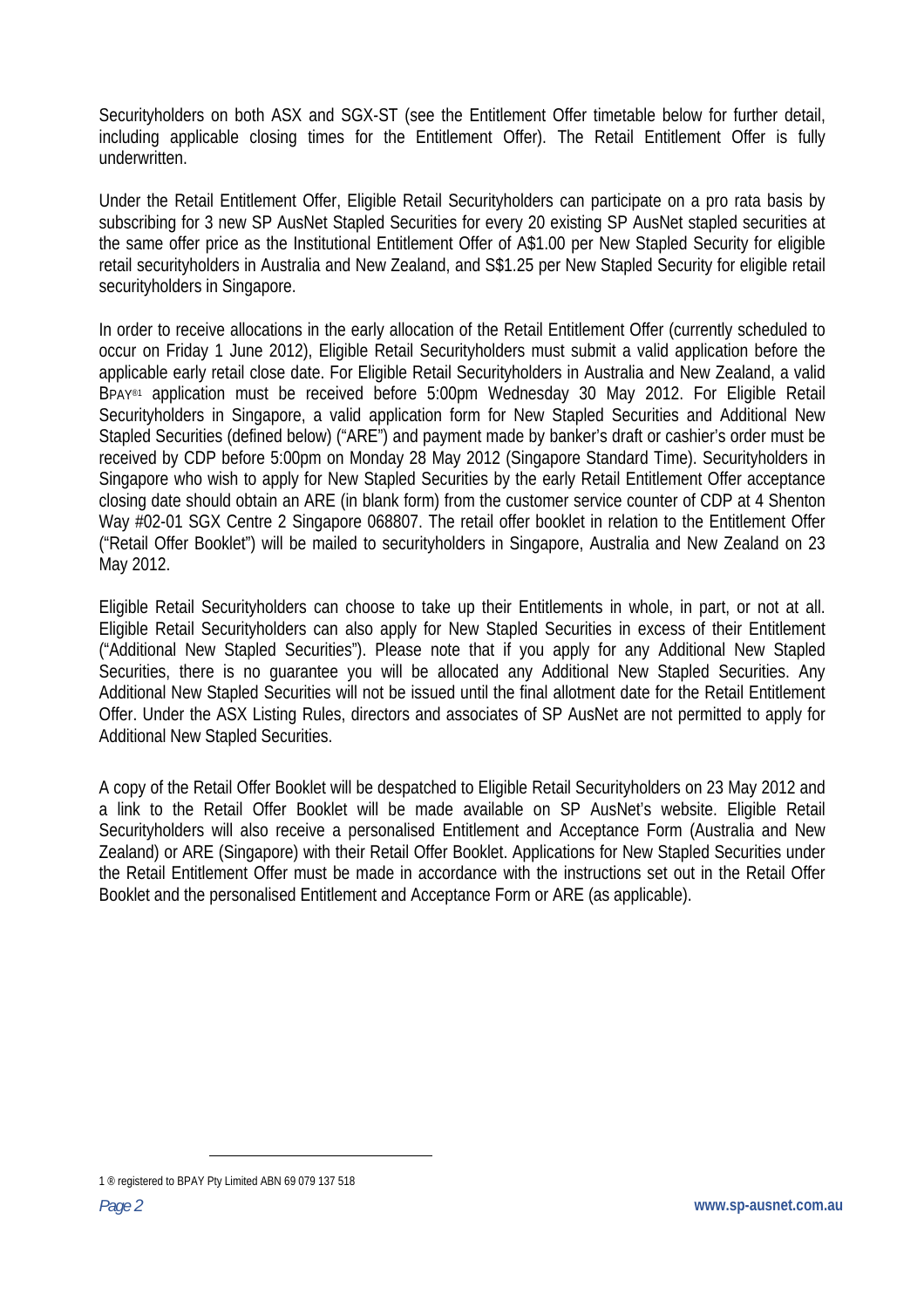## *Entitlement Offer Timetable*

| <b>Event</b>                                                                                                                                                                       | ASX <sup>1</sup>                                          | SGX-ST <sup>2</sup>                                                           |
|------------------------------------------------------------------------------------------------------------------------------------------------------------------------------------|-----------------------------------------------------------|-------------------------------------------------------------------------------|
| Trading halt commences                                                                                                                                                             | Wednesday, 16 May 2012                                    | Wednesday, 16 May 2012                                                        |
| Institutional bookbuild                                                                                                                                                            | Wednesday, 16 May 2012 to<br>Thursday, 17 May 2012        | Wednesday, 16 May 2012 to<br>Thursday, 17 May 2012                            |
| Trading in SP AusNet securities<br>resumes                                                                                                                                         | Friday, 18 May 2012                                       | Friday, 18 May 2012                                                           |
| <b>Record Date</b>                                                                                                                                                                 | Monday, 21 May 2012 (7:00 pm)                             | Monday, 21 May 2012 (5:00pm)                                                  |
| Retail Entitlement Offer                                                                                                                                                           | Tuesday, 22 May 2012 to<br>Tuesday, 12 June 2012 (5:00pm) | Tuesday, 22 May 2012 to<br>Tuesday, 12 June 2012 (5:00pm/9:30pm) <sup>3</sup> |
| Early Retail Entitlement Offer<br>acceptance closing date <sup>4</sup>                                                                                                             | Wednesday, 30 May 2012 (5:00pm)                           | Monday, 28 May 2012 (5:00pm)                                                  |
| Settlement of Institutional Entitlement<br>Offer and early acceptances of the Retail<br><b>Entitlement Offer</b>                                                                   | Thursday, 31 May 2012                                     | Thursday, 31 May 2012                                                         |
| First allotment and trading of New<br>Stapled Securities issued under the<br>Institutional Entitlement Offer and early<br>acceptances under the Retail<br><b>Entitlement Offer</b> | Friday, 1 June 2012                                       | Friday, 1 June 2012                                                           |
| Retail Entitlement Offer closing date                                                                                                                                              | Tuesday, 12 June 2012 (5:00pm)                            | Tuesday, 12 June 2012 (5:00pm/9:30pm) <sup>3</sup>                            |
| Final allotment of New Stapled<br>Securities issued under final<br>acceptances of the Retail Entitlement<br>Offer                                                                  | Wednesday, 20 June 2012                                   | Wednesday, 20 June 2012                                                       |
| New Stapled Securities issued in respect<br>of final acceptances of the Retail<br>Entitlement Offer commence trading on<br>a normal basis                                          | Thursday, 21 June 2012                                    | Thursday, 21 June 2012                                                        |

Notes:

2. SGX times and dates refer to Singapore Standard Time

3. The closing time for applications via the CDP is 5:00pm (Singapore Standard Time). The Closing time for ATM applications is 9:30pm (Singapore Standard Time)

4. The Retail Offer Booklet will be mailed to securityholders in Singapore, Australia and New Zealand on 23 May 2012. If you are in Singapore and you wish to apply for New Stapled Securities by the Early Retail Entitlement Offer acceptance closing date you should obtain an application form (in blank form) from the apply for New Stapled Securities by the Early Retail Entitlement customer service counter of CDP at 4 Shenton Way #02-01 SGX Centre 2 Singapore 068807

The above timetable is indicative only and subject to change. SP AusNet, in conjunction with the joint lead managers and subject to the Corporations Act, the ASX Listing Rules and other applicable laws, has the right to vary any of the above dates without notice. The commencement of quotation of New Stapled Securities is subject to confirmation from ASX.

<sup>1.</sup> ASX times and dates refer to Australian Eastern Standard Time